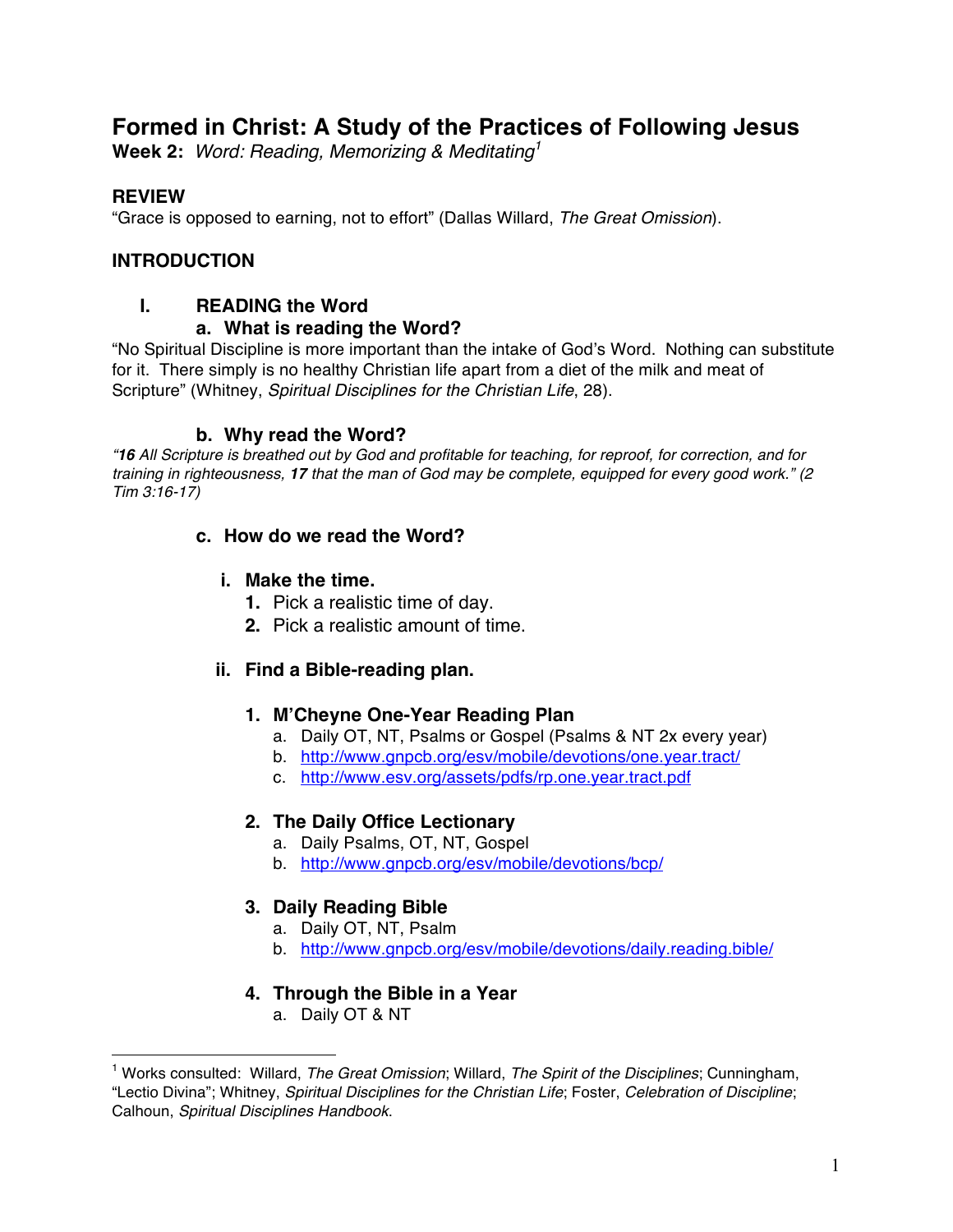b. http://www.gnpcb.org/esv/mobile/devotions/through.the.bible/

## **5. Other ESV options: http://about.esvbible.org/resources/reading/**

#### **II. MEMORIZATION of the Word a. What is memorization?**

*"8 This Book of the Law shall not depart from your mouth, but you shall meditate on it day and night, so that you may be careful to do according to all that is written in it." (Josh 1:8)*

*"11 I have stored up your word in my heart, that I might not sin against you." (Ps 119:11)*

*"16 In all circumstances take up the shield of faith, with which you can extinguish all the flaming darts of the evil one; 17 and take the helmet of salvation, and the sword of the Spirit, which is the word of God, 18 praying at all times in the Spirit, with all prayer and supplication." (Eph 6:16-18).*

<sup>*4*</sup> *Then Jesus was led up by the Spirit into the wilderness to be tempted by the devil. 2 <i>And after fasting forty days and forty nights, he was hungry. 3 And the tempter came and said to him, "If you are the Son of God, command these stones to become loaves of bread." 4 But he answered, "It is written, "'Man shall not live by bread alone, but by every word that comes from the mouth of God.'" 5 Then the devil took him to the holy city and set him on the pinnacle of the temple 6 and said to him, "If you are the Son of God, throw yourself down, for it is written, "'He will command his angels concerning you,' and "'On their hands they will bear you up, lest you strike your foot against a stone.'" 7 Jesus said to him, "Again it is written, 'You shall not put the Lord your God to the test.'" 8 Again, the devil took him to a very high mountain and showed him all the kingdoms of the world and their glory. 9 And he said to him, "All these I will give you, if you will fall down and worship me." 10 Then Jesus said to him, "Be gone, Satan! For it is written, "'You shall worship the Lord your Godand him only shall you serve.'" 11 Then the devil left him, and behold, angels came and were ministering to him.' (Matt 4:1-11)*

### **b. Why memorize Scripture?**

"As a pastor, teacher, and counselor I have repeatedly seen the transformation of inner life and outer life that comes simply from memorization and meditation upon Scripture. Personally, I would never undertake to pastor a church or guide a program of Christian education that did not involve a continuous program of memorization of the choicest passages of Scripture for people of all ages" (Willard, *The Spirit of the Disciplines*, 150).

"Bible memorization is absolutely fundamental to spiritual formation. If I had to—and of course I don't have to—choose between all the disciplines of the spiritual life and take only one, I would choose Bible memorization. I would not be a pastor of a church that did not have a program of Bible memorization in it, because Bible memorization is a fundamental way of filling our minds with what they need" (Willard, *The Great Omission*).

- **i. Memorization enables conformity to Christ.**
- **ii. Memorization provides strength in temptation.**
- **iii. Memorization enables ministry (both evangelism and counseling).**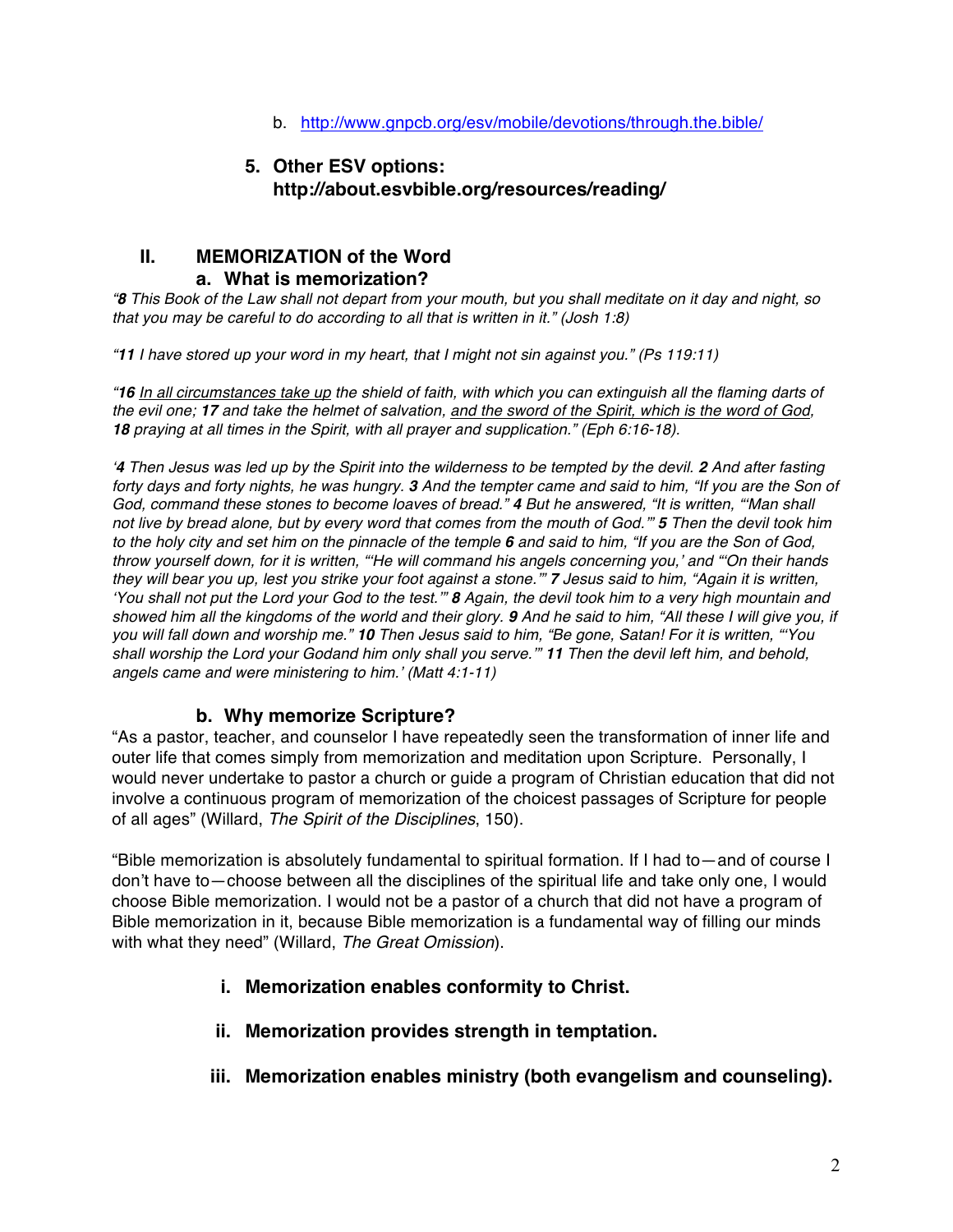- **iv. Memorization is a means of God's guidance.**
- **v. Memorization aids communion with God & abiding with Jesus (John 15:1-9).**

#### **vi. Memorization increases our joy in God and His Word.**

*"7 The law of the Lord is perfect, reviving the soul;the testimony of the Lord is sure, making wise the simple; 8 the precepts of the Lord are right, rejoicing the heart;the commandment of the Lord is pure, enlightening the eyes; 9 the fear of the Lord is clean, enduring forever;the rules of the Lord are true, and righteous altogether. 10 More to be desired are they than gold, even much fine gold;sweeter also than honey and drippings of the honeycomb. 11 Moreover, by them is your servant warned; in keeping them there is great reward." (Ps 19:7-11)*

### **vii. Memorization stimulates meditation.**

- **c. What are the challenges, difficulties, objections to memorizing Scripture?**
- **d. How do we memorize Scripture?**
	- **i. Ask God to help you.**
	- **ii. Have a plan.**
		- **1. Memorize topical verses.** 
			- **a.** NAVs verse pack: http://www.lighthousepacifica.com/hp\_wordpress/wpcontent/uploads/2012/03/biblememorysystem-1.pdf
		- **2. Memorize whole sections or books of the Bible.**
			- **a.** P2R iPhone App
			- **b.** Memory Moleskin: http://theresurgence.com/2010/12/20/partnering-to-remember
			- **c.** Suggestions: Matt 5–7; John 14–17; 1 Cor 13; Col 3
	- **iii. Find time by "filling in the corners."**
	- **iv. Fight discouragement by continually returning to the gospel.**

## **v. General Memorization Helps from Andy Davis:**

- **1.** MEMORIZE WORD-PERFECTLY
- **2.** REVIEW OLD VERSES
- **3.** REPETITION OVER TIME
- **4.** MEMORIZE THE REFERENCE & VERSE NUMBERS
- **5.** PHOTOGRAPH THE VERSES WITH YOUR EYES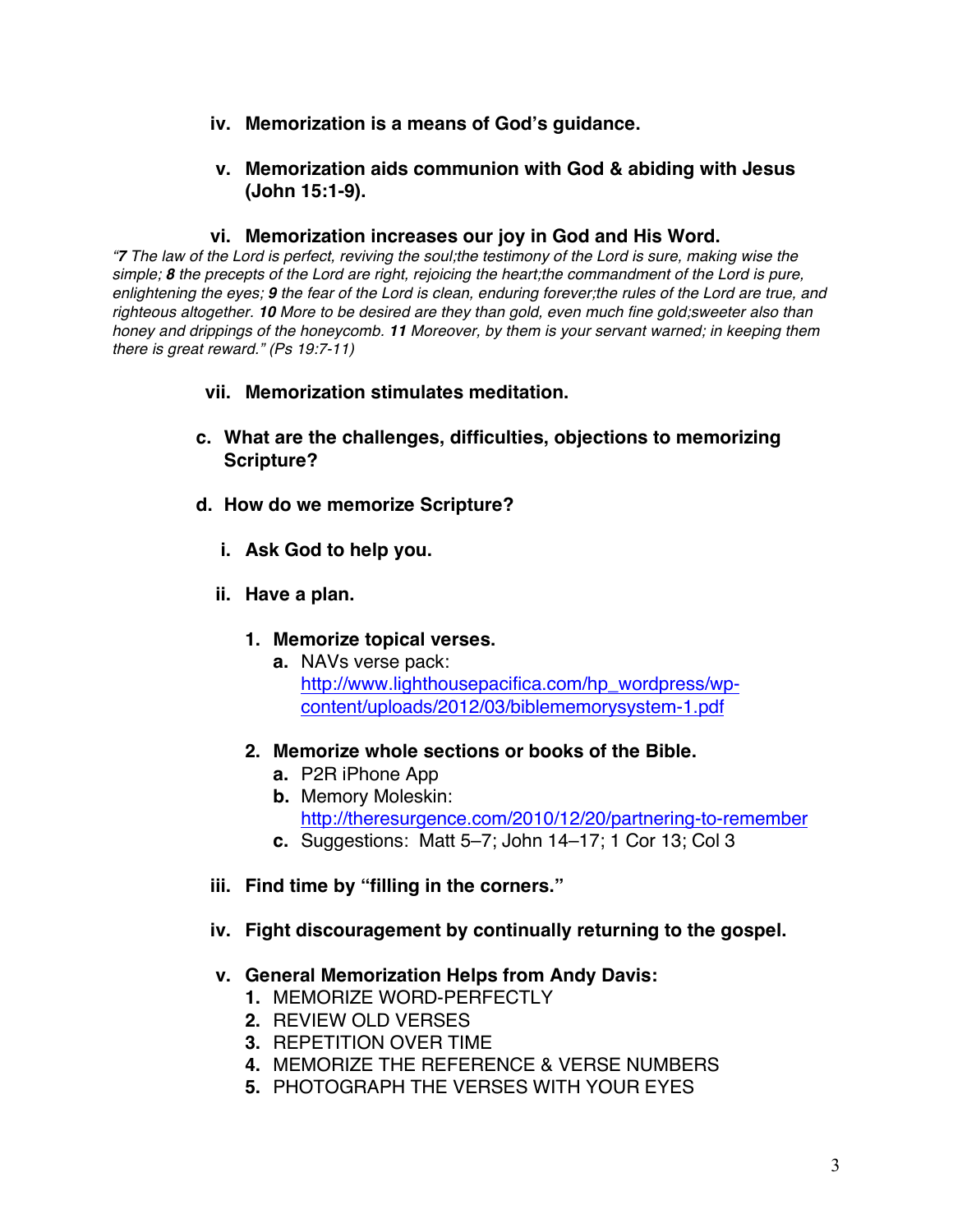- **6.** SAY IT OUT LOUD
- **7.** WEED THE GARDEN

## III. **MEDITATION on the Word**

#### **a. What is meditation?**

*Lectio Divina*: "Practicing the presence of God as we pray Scripture" (Cunningham).

"Let's define meditation as deep thinking on the truths and spiritual realities revealed in Scripture for the purposes of understanding, application and prayer" (Whitney, *Spiritual Disciplines for the Christian Life*, 48).

"Our task is not so much to study the passage as it is to be initiated into the reality of which the passage speaks…Always remember that we enter the story not as passive observers, but as active participants" (Foster, *Celebration of Discipline*, 30).

"Just as you do not analyze the words of someone you love, but accept them as they are said to you, accept the Word of Scripture and ponder it in your heart, as Mary did. That is all. That is meditation" (Bonhoeffer, *The Way to Freedom*, 59).

*"8 This Book of the Law shall not depart from your mouth, but you shall meditate on it day and night, so that you may be careful to do according to all that is written in it." (Josh 1:8)*

*"1 Blessed is the man who walks not in the counsel of the wicked,nor stands in the way of sinners, nor sits in the seat of scoffers; 2 but his delight is in the law of the Lord, and on his law he meditates day and night. 3 He is like a tree planted by streams of waterthat yields its fruit in its season, and its leaf does not wither.In all that he does, he prospers." (Ps 1:1-3).*

*"5 My soul will be satisfied as with fat and rich food, and my mouth will praise you with joyful lips, 6 when I remember you upon my bed, and meditate on you in the watches of the night" (Ps 63:5-6)*

*"36 Incline my heart to your testimonies, and not to selfish gain!" (Ps 119:36)*

*"97 Oh how I love your law! It is my meditation all the day." (Ps 119:97)*

*"111 Your testimonies are my heritage forever, for they are the joy of my heart." (Ps 119:97)*

*"19 But Mary treasured up all these things, pondering them in her heart." (Luke 2:19)*

Calvin on this passage: "Thus, on the example of our Lady, we learn to listen so well to what is taught to us by the Word of God, and to read it with zeal, to make such room for it in our hearts that there it takes root."

### **b. Why meditate on Scripture?**

- **c. What are the challenges, difficulties, objections to meditating on Scripture?**
- **d. How do we meditate on Scripture?**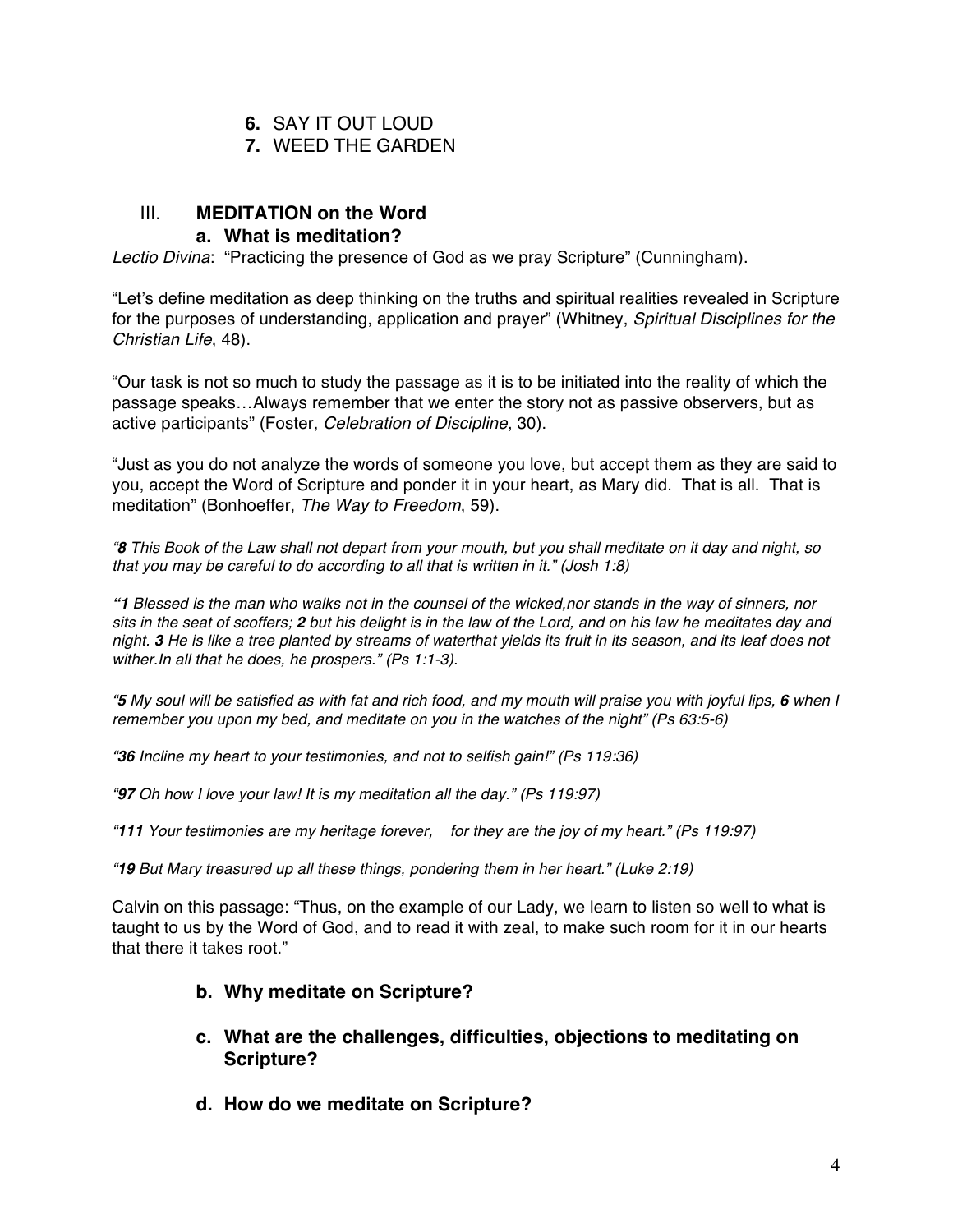## **i. Lectio Divina: A Four-Course Feast<sup>2</sup>**

#### **1. APPETIZER:** *Silencio* **(silence)** *"Come to the table..."*

- a. Prepare yourself for communion with God.
- b. Find comfortable, quiet place & time.
- c. Calm & quiet yourself.
- d. Detach from busyness.

## *2.* **1ST COURSE:** *Lectio* **(reading)** *"Take a bite..."*

- a. Lectio is a "listening" kind of reading. Pray asking that God would speak to you through His Word. Approach the text reverently and expectantly.
- b. Read the scriptural passage slowly, attentively several times. Try reading both silently and out loud. Don't over-intellectualize it.
- c. Note the words, images or phrases that "jump out at you."

### **3. 2ND COURSE:** *Meditatio* **(meditating)** *"Chew it thoroughly..."*

- a. Zoom in on what struck you and ponder & chew on it.
- b. Try repeating it emphasizing a different word (Whitney 53):

#### John 11:25

 $\overline{a}$ 

- "*I* am the resurrection and the life."
- "I *am* the resurrection and the life."
- "I am *the* resurrection and the life."
- "I am the *resurrection* and the life."
- "I am the resurrection *and* the life."
- "I am the resurrection and *the* life."
- "I am the resurrection and the *life*."
	- c. Relate and apply it to your life.
	- d. Engage emotionally with it. How does this impact your desires?
	- e. Do this *Coram Deo (*before the face of God)
	- f. Attend to God's presence through the Holy Spirit

### **4. 3RD COURSE:** *Oratio* **(praying)** *"Enjoy the dinner conversation..."*

- a. Pray. Converse intimately & honestly with God.
- b. Reflect on what stood out to you & why and bring that to God in prayer.
- c. Engage God.
- d. Be 'present' with God.
- e. Affirm the love between you and God.

## **5. DESSERT:** *Contemplatio* **(communion with God)** *"Savor it...." Oh,*

*taste and see that the LORD is good! ~ Psalm 34:8*

- a. Enjoy God
- b. Contemplate God
- c. Joyfully rest in Him.
- d. "Glorify God & enjoy Him forever"
- **ii.** Bonhoeffer: One text per week.
- **iii.** Select one verse, phrase or word in the course of your daily reading and meditate upon it.

 $2$  From John Cunningham's lecture, "Lectio Divina."